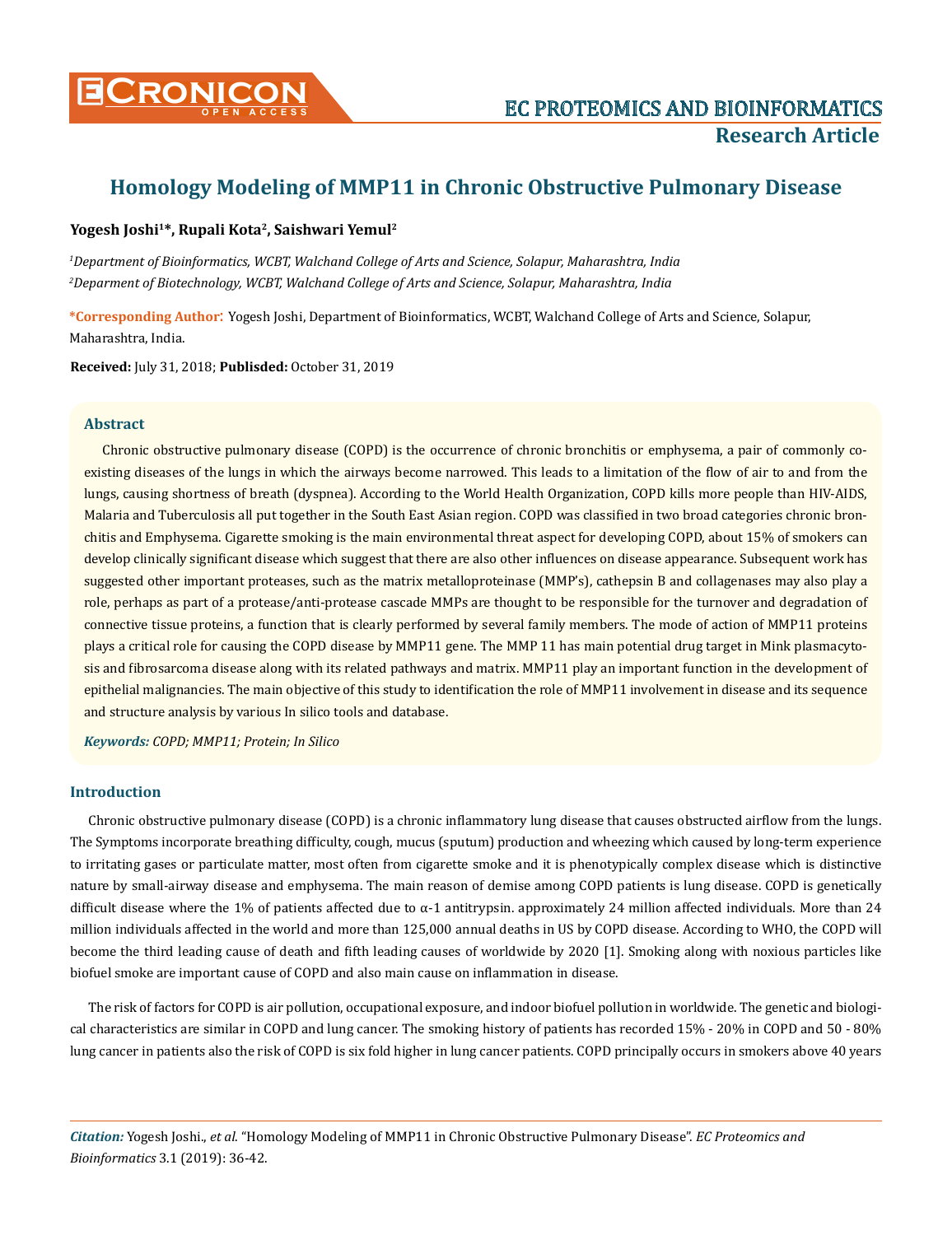of age, and its incidence is 2.5 times higher in those aged > 60 years [2]. It is major reason of chronic morbidity and mortality which represents a considerable economic and social burden throughout the world [3]. The tobacco smoking-induced inflammatory response yields an array of deregulated cells, cytokines, and growth factors that are conducive to the development of both chronic obstructive pulmonary disease (COPD) and lung cancer [4]. The cigarette smoke is main inducer for both COPD and lung cancer by increases the numbers of reactive oxygen species (ROS) in the lung also non-smokers may develop these diseases due to environmental factors. Normal patients can conquer from these stressors, whereas susceptible will extend the pathophysiological changes linked with COPD or lung cancer. A combination of immune-inflammatory signals and epigenetic actions may cause the improved threat of patients with COPD developing lung cancer [5].



*Figure 1: COPD Infection.*

MMP families are actively concerned in the breakdown of extracellular matrix in normal physiological processes. The mainly MMP's are acting as secreted and inactive proprotein they are activate by cleaved extracellular proteinases and actively involved in constitutive secretary pathway also degrades structural proteins of the extracellular matrix. In vertebrates MMPs comprise a family of 28 matrix degrading enzymes that contain a zinc atom in their active site and are able to cleave all components of the extracellular matrix (ECM) and basement membranes (BM) including collagen, laminin, and elastin. The ECM is a complex network of different molecules sustaining collagens, laminin, fibronectin, entactin/nidogen and proteoglycans, and serving a mechanical role by supporting and maintaining tissue structure and modulating different cell functions including development, migration and proliferation [6]. cigarette smoke and oxidative stress is main factors for activation of MMPs. MMP-11 (stromelysin-3) and their Molecular weight latent/active (kDa) 58/28 and Main substrates are Fibronectin, laminin, gelatin, aggrecan, elastin, collagens IV, V, IX, X [7]. MMPs are a large family of zinc-dependent proteases that have the ability to degrade several components of the extracellular matrix and thus are likely to play a role in cell migration and tissue destruction. They are produced as inactive pro-enzymes by both inflammatory and structural cells and become activated by proteolytic cleavage of an N-terminal domain. MMPs can activate cytokines and chemokines, thereby further contributing to the inflammatory reaction in COPD [8]. The biological mechanism of MMP-11 is not known, but possibly involve in proteolytic cleavage to promote cell survival, but it is significantly differ from other MMPs. The ECM proteins such as collagens, gelatin and fibronectin can be degraded by MMP-11 also it exhibit an anti-apoptotic result [9]. The main substrates of MMP-11 have been shown that mainly protease inhibitors such as a1 proteinase inhibitor and a2 macroglobulin activity also it shows weak caseinolytic activity and insulin-like growth factor-binding protein-1 (IGF-BP-1) [10].

## **Objective of the Study**

The main objective of this study to identification of MMP11 protein and it play a critical role for causing the COPD disease with its structure analysis by In silico tools and database.

*Citation:* Yogesh Joshi., *et al*. "Homology Modeling of MMP11 in Chronic Obstructive Pulmonary Disease". *EC Proteomics and Bioinformatics* 3.1 (2019): 36-42.

37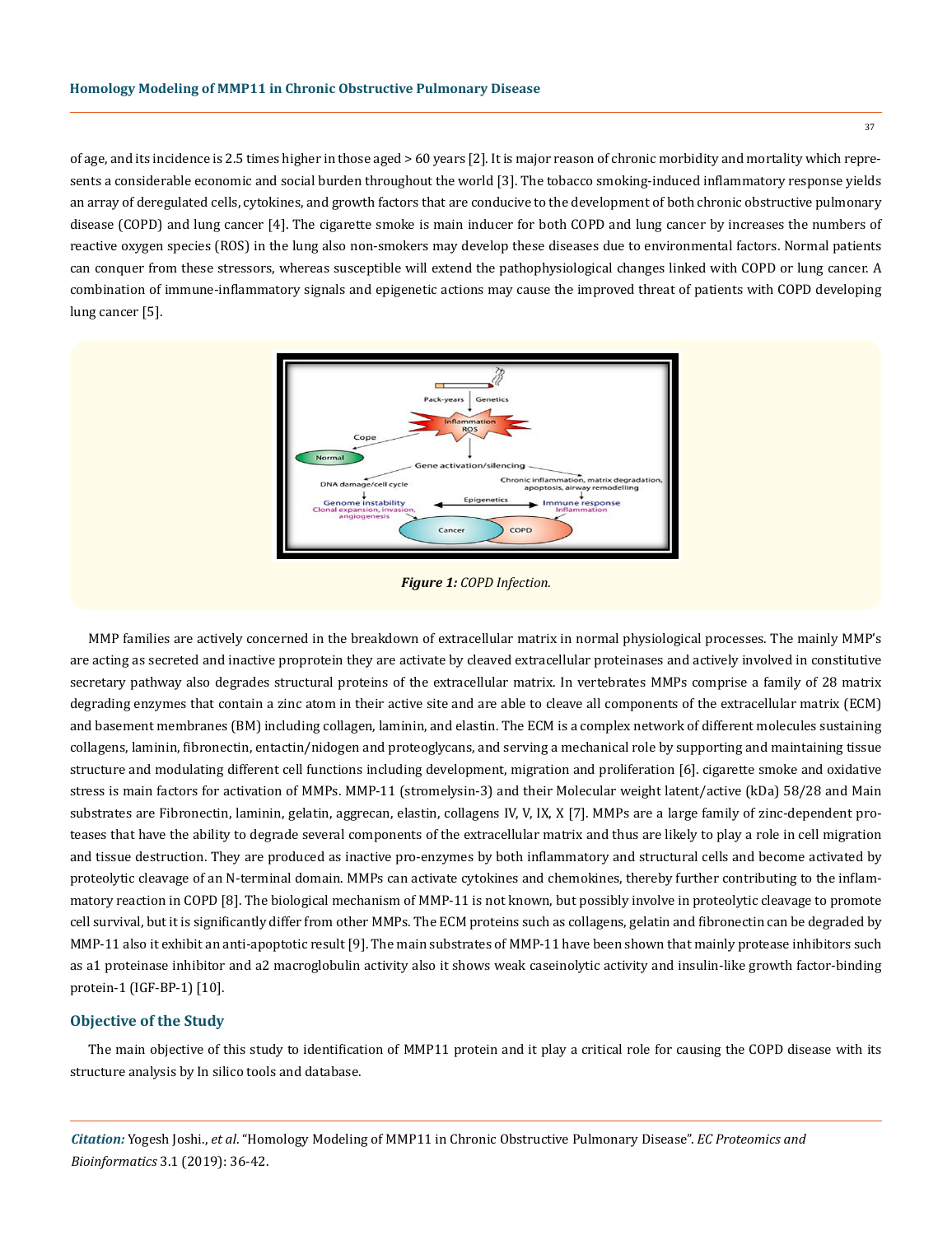## **Methods and Material**

#### **Sequence Retrieval**

The protein matrix metalloproteinase 11 (MMP11) sequence was retrieved from the Uniprot Sequence Database and it is a central access point for extensive curated protein information, including function, classification and cross references. It consists of large amount of information about the biological function of protein derived from research literature [11].

#### **Primary Sequence Analysis**

The various physicochemical parameters of matrix metalloproteinase 11 were analyzed such as theoretical PI, amino acid Composition, extinction coefficient, instability index, aliphatic index and grand average of hydropath city (GRAVY) was done by using ExPASy's protparam tool [12].

## **Secondary Structure Prediction**

The secondary structure prediction of matrix metalloproteinase 11 carried out by using SOPMA (The Self-Optimized Prediction method With Alignment) server. The method is employed for calculating the secondary structural elements of the selected query sequences. SOPMA will predict the secondary structure based on the query sequence [13].

## **Tertiary Structure Prediction**

The tertiary structure of matrix metalloproteinase 11 was predicted by using SWISS MODEL [14]. SWISS MODEL is a fully automated protein structure homology modeling server and the predicted model were validated using PROCHECK tool [15].

#### **Structure Visualization**

The predicted 3D structures of matrix metalloproteinase protein 11 were visualized using RasMol [16]. RasMol is bioinformatics programme for visualization of protein 3D structure.

## **Domain Analysis**

The domains of matrix metalloproteinase 11 were predicted by using pfam database. The pfam domain database which contain the information of families and annotation [17].

#### **Results and Discussion**

## **Sequence Retrieval**

The sequence of protein matrix metalloproteinase 11 (MMP11) were retrieved from database such as UniprotKB Database with amino acid in FASTA file format given in below in table 1.

| <b>Uniprot ID</b> | <b>FASTA file format</b>                                                        |
|-------------------|---------------------------------------------------------------------------------|
| P24347            | >sp P24347 MMP11_HUMAN Stromelysin-3 OS=Homo sapiens OX=9606 GN=MMP11 PE=1 SV=3 |
|                   | MAPAAWLRSAAARALLPPMLLLLLQPPPLLARALPPDAHHLHAERRGPQPWHAALPSSPA                    |
|                   | PAPATQEAPRPASSLRPPRCGVPDPSDGLSARNRQKRFVLSGGRWEKTDLTYRILRFPWQ                    |
|                   | LVQEQVRQTMAEALKVWSDVTPLTFTEVHEGRADIMIDFARYWHGDDLPFDGPGGILAHA                    |
|                   | FFPKTHREGDVHFDYDETWTIGDDOGTDLLOVAAHEFGHVLGLOHTTAAKALMSAFYTFR                    |
|                   | YPLSLSPDDCRGVOHLYGOPWPTVTSRTPALGPOAGIDTNEIAPLEPDAPPDACEASFDA                    |
|                   | VSTIRGELFFFKAGFVWRLRGGQLQPGYPALASRHWQGLPSPVDAAFEDAQGHIWFFQGA                    |
|                   | QYWVYDGEKPVLGPAPLTELGLVRFPVHAALVWGPEKNKIYFFRGRDYWRFHPSTRRVDS                    |
|                   | PVPRRATDWRGVPSEIDAAFQDADGYAYFLRGRLYWKFDPVKVKALEGFPRLVGPDFFGC AEPANTFL           |

## *Table 1: Sequence of MMP11.*

*Citation:* Yogesh Joshi., *et al*. "Homology Modeling of MMP11 in Chronic Obstructive Pulmonary Disease". *EC Proteomics and Bioinformatics* 3.1 (2019): 36-42.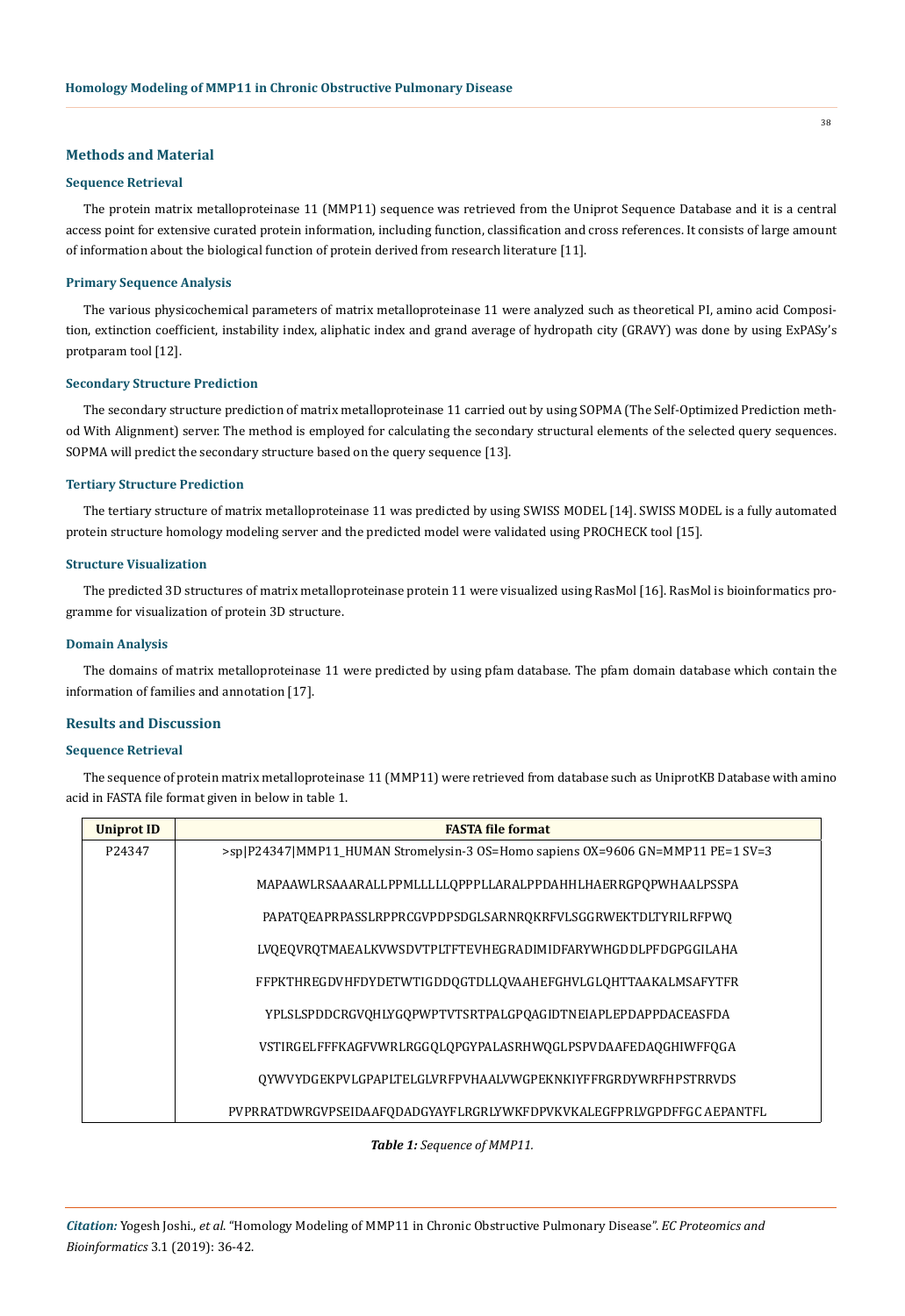#### **Primary Sequence Analysis**

The various physicochemical parameters of matrix metalloproteinase 11 were analyzed by protparam tool. The parameters shown in table 2.

| <b>Properties</b>           | <b>MMP11</b> |  |
|-----------------------------|--------------|--|
| Number of amino acid<br>488 |              |  |
| Molecular weight            | 54589.93     |  |
| Positive charge             | 49           |  |
| Negative charge             | 54           |  |
| Total number of atoms       | 7613         |  |
| 51.62<br>Instability index  |              |  |
| Aliphatic index             | 74.08        |  |
| Theoretical PI              | 6.38         |  |
| Gravity                     | $-0.332$     |  |

*Table 2: Physicochemical parameters of MMP11.*

## **Secondary Structure Prediction**

The secondary structure prediction of matrix metalloproteinase 11 is done by using SOPMA server. The secondary structural elements like percentage of alpha helix, beta sheets and coils were enlisted in table 3.

| <b>Properties</b> | <b>MMP11</b> |
|-------------------|--------------|
| Alpha helix       | 23.98%       |
| Beta bridge       | $0.00\%$     |
| Random coil       | 59.63%       |

*Table 3: Secondary structure of MMP11.*



*Figure 2: Secondary structure of MMP11.*

#### **Tertiary Structure Prediction**

The tertiary structure of matrix metalloproteinase 11 was predicted by using SWISS MODEL automated modeling server. The table 4 given below represents favored regions in target proteins. As per table the number of amino acids residue in favored region predicts the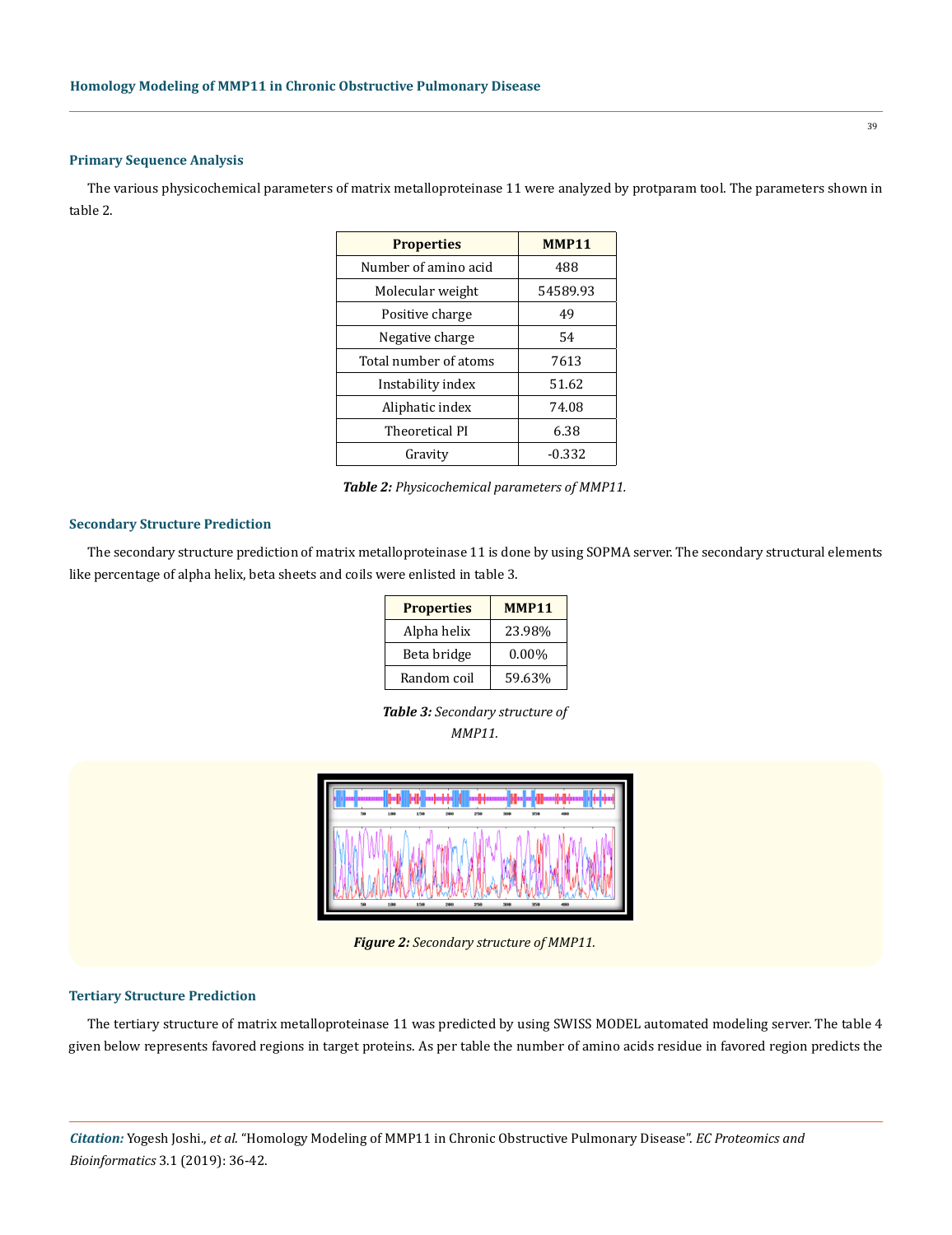quality of newly generated model. Further, this model was gives the structural insight the identification of binding residue for the structure based drug design.

| <b>Uniprot ID</b> | No. of residues in most favored region |
|-------------------|----------------------------------------|
| P24347            | 88.8%                                  |

*Table 4: Validation score of MMP11.*

# **Structure visualization**

The predicted 3D structure of matrix metalloproteinase protein 11 were visualized using RasMol. The 3D structure of MMP11 were shown in figure 3 and its represents the alpha helix, beta sheet and coiled region along with the evolutionary conserved region in protein MMP11. The 3D structure quality was checked using PROCHECK. The PROCHECK analyses provide an idea of the stereo chemical quality of the protein it shown in a figure 4.



*Figure 3: 3D Structure of MMP11 Protein.*



*Figure 4: Procheck Analysis.*

#### **Domain Analysis**

The domains of matrix metalloproteinase 11 were predicted by using pfam database which contain the information of families and annotation were shown in the figure 5.

| ╙┸╨<br>Download the data used to generate the domain |               |              |    |  |  |  |  |  |
|------------------------------------------------------|---------------|--------------|----|--|--|--|--|--|
| <b>Source</b>                                        | <b>Domain</b> | Start End    |    |  |  |  |  |  |
| sig p                                                | n/a           | 1            | 31 |  |  |  |  |  |
| low_complexity                                       | n/a           | $\mathbf{1}$ | 42 |  |  |  |  |  |
| disorder                                             | n/a           | 33           | 88 |  |  |  |  |  |
| low_complexity                                       | n/a           | 49           | 71 |  |  |  |  |  |
| low_complexity                                       | n/a           | 67           | 78 |  |  |  |  |  |
| disorder                                             | n/a           | 91           | 93 |  |  |  |  |  |

*Figure 5: Domain Analysis.*

*Citation:* Yogesh Joshi., *et al*. "Homology Modeling of MMP11 in Chronic Obstructive Pulmonary Disease". *EC Proteomics and Bioinformatics* 3.1 (2019): 36-42.

40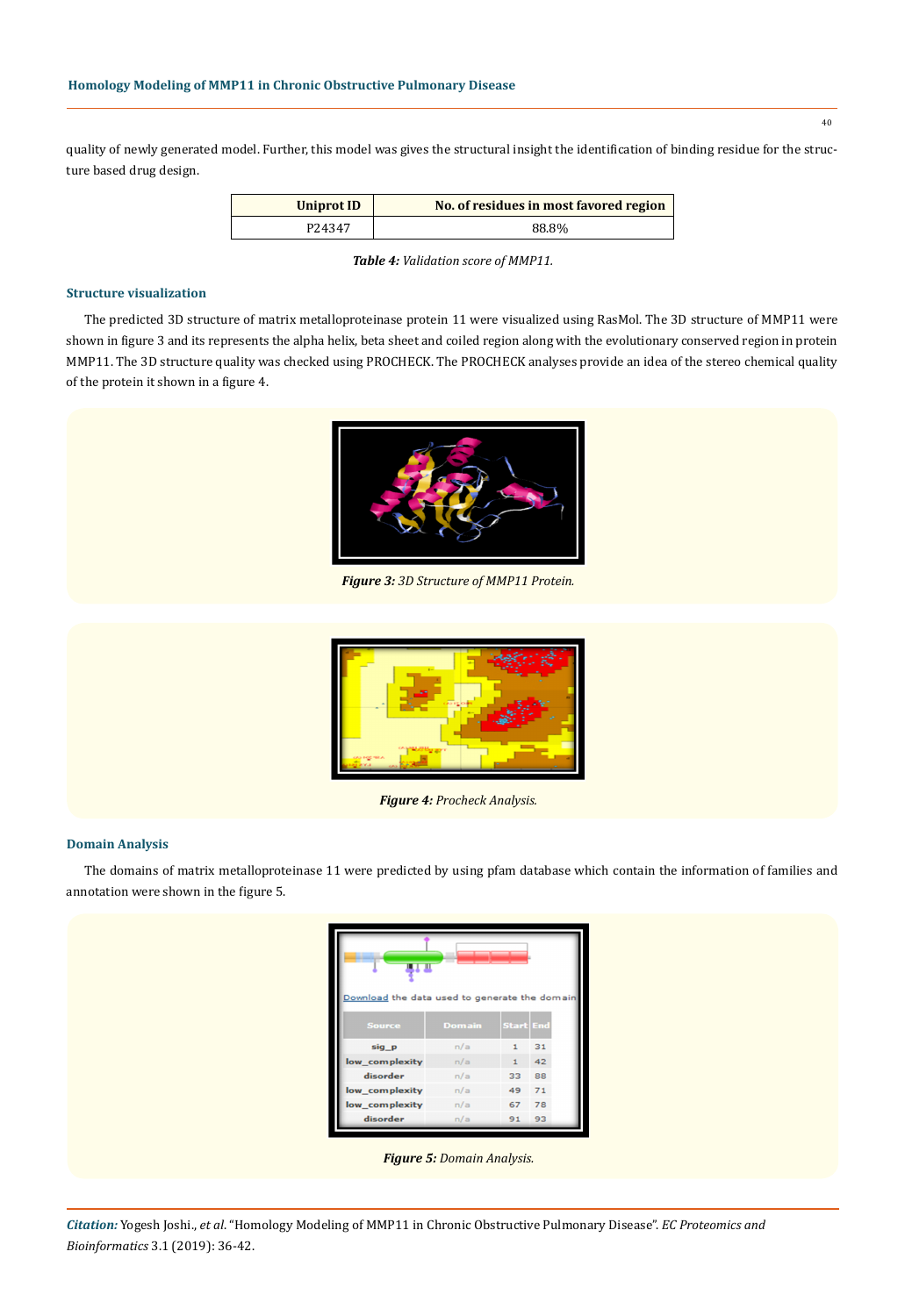## **Conclusion**

MMP11 protein is involved in the breakdown of extracellular matrix in Chronic Obstructive Pulmonary disease. Mainly MMP11 is secreted protein and it is activated by extracellular proteinase. Thus In silico sequence and structural analysis of MMP11 which pave details inside the as novel drug target in COPD. The further study continue to find the potential natural inhibitor for MMP11 by Computer based Drug Design (CADD).

## **Bibliography**

- 1. A El-Zein., *et al*[. "Genetic Predisposition to Chronic Obstructive Pulmonary Disease and/or Lung Cancer: Important Considerations](https://www.ncbi.nlm.nih.gov/pubmed/22491518) When Evaluating Risk". *[Cancer Prevention Research](https://www.ncbi.nlm.nih.gov/pubmed/22491518)* 5.4 (2012): 522-527.
- 2. Jian-Long Miao., *et al*[. "Analysis of the Clinicopathological Characteristics and Risk Factors in Patients with Lung Cancer and Chronic](https://www.hindawi.com/journals/bmri/2018/8398156/) [Obstructive Pulmonary Disease". BioMed Research International \(2018\): 8398156.](https://www.hindawi.com/journals/bmri/2018/8398156/)
- 3. [Pauwels RA and Rabe KF. "Burden and clinical features of chronic obstructive pulmonary disease \(COPD\)".](https://www.ncbi.nlm.nih.gov/pubmed/15313363) *Lancet* 364.9434 (2004): [613-620.](https://www.ncbi.nlm.nih.gov/pubmed/15313363)
- 4. Tonya Walser., *et al*[. "Smoking and Lung Cancer: the Role of Inflammation".](https://www.ncbi.nlm.nih.gov/pubmed/19017734) *Proceedings of the American Thoracic Society* 5.8 (2008): [811-815.](https://www.ncbi.nlm.nih.gov/pubmed/19017734)
- 5. Adcock IM., *et al*[. "Chronic Obstructive Pulmonary Disease and Lung Cancer: New Molecular Insights".](https://www.ncbi.nlm.nih.gov/pubmed/21430413) *Respiration* 81.4 (2011): 265- [284.](https://www.ncbi.nlm.nih.gov/pubmed/21430413)
- 6. [Mott JD and War Z. "Regulation of matrix biology by matrix metalloproteinase's".](https://www.ncbi.nlm.nih.gov/pubmed/15363807) *Current Opinion in Cell Biology* 16.5 (2004): 558-564.
- 7. [Helen Ilumets. "Noninvasive biomarkers for early Smoking related lung disease". To be presented, with the permission of the Faculty](https://core.ac.uk/download/pdf/14922278.pdf) [of Medicine, University of Helsinki, for public examination in Biomedical Helsinki 1, Haartmaninkatu 8, Helsinki \(2011\).](https://core.ac.uk/download/pdf/14922278.pdf)
- 8. Ken Bracke. "Role of proteases and chemokine receptors in murine model of chronic obstructive pulmonary disease". Thesis submitted to fulfill the requirements for the degree of "Doctor in Medical Sciences", Department of Respiratory Diseases Ghent University Hospital De Pintelaan, Ghent Belgium (2004).
- 9. Matziari M., *et al*[. "Matrix metalloproteinase 11 \(MMP-11 stromelysin-3\) and synthetic inhibitors".](https://www.ncbi.nlm.nih.gov/pubmed/16710861) *Medicinal Research Reviews* 27.4 [\(2007\): 528-552.](https://www.ncbi.nlm.nih.gov/pubmed/16710861)
- 10. Pei D., *et al*[. "Hydrolytic inactivation of a breast carcinoma cell-derived serpin by human stromelysin-3".](https://www.ncbi.nlm.nih.gov/pubmed/7523394) *Journal of Biological Chemistry* [269.41 \(1994\): 25849-25855.](https://www.ncbi.nlm.nih.gov/pubmed/7523394)
- 11. [Magrane M and the UniProt consortium. "UniProt Knowledgebase: a hub of integrated protein data".](https://www.ncbi.nlm.nih.gov/pmc/articles/PMC3070428/) *Database* (2011): bar009.
- 12. Gasteiger E., *et al*. "The Proteomics Protocols Handbook". Human Press (2005): 571-607.
- 13. [Geourjon C and Deléage G. "SOPMA: significant improvements in protein secondary structure prediction by consensus prediction](https://www.ncbi.nlm.nih.gov/pubmed/8808585) from multiple alignments". *[Computer Applications in the Biosciences](https://www.ncbi.nlm.nih.gov/pubmed/8808585)* 11.6 (1995): 681-684.
- 14. Arnold K., *et al*[. "The SWISSMODEL Workspace: A web-based environment for protein structure homology modelling".](https://www.ncbi.nlm.nih.gov/pubmed/16301204) *Bioinformatics* [22.2 \(2006\): 195-201.](https://www.ncbi.nlm.nih.gov/pubmed/16301204)